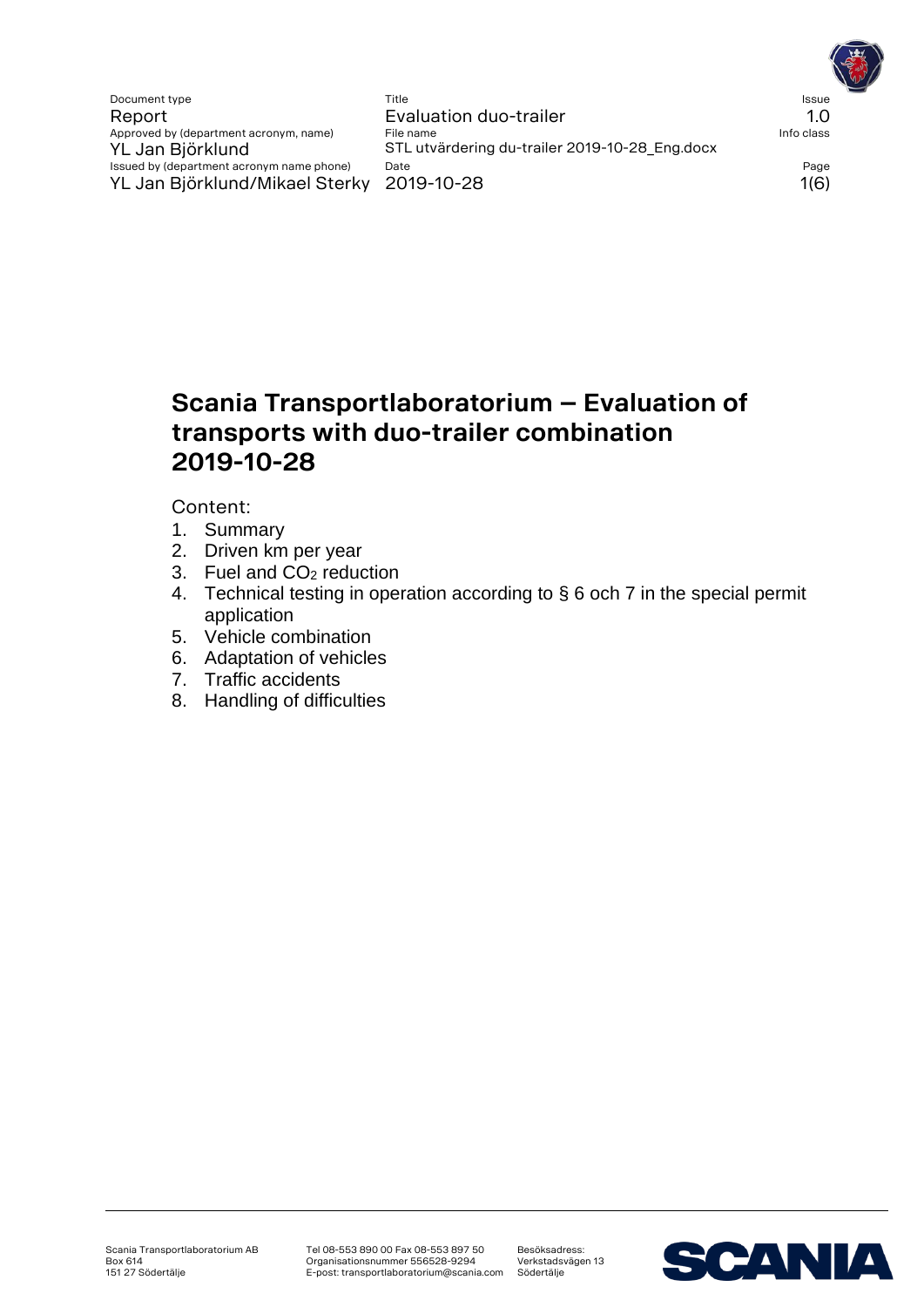Document type Title Issue Report Evaluation duo-trailer 1.0 Approved by (department acronym, name) File name Info class and Info class YL Jan Biörklund STL utvärdering du-trailer 2019-10-28\_Eng.docx Issued by (department acronym name phone) Date Page YL Jan Björklund/Mikael Sterky 2019-10-28 2(6)

# **1. Summary**

Scania has within Scania Transportlaboratorium AB's operations, for 5 years operated a duo-trailer combination, 2-axle tractor-semitrailer-dollysemitrailer. The transports, which run between Södertälje and Malmö, are run around the clock seven days a week. In total, this vehicle combination has been driven approximately 4 million km in all seasons.

With the vehicle combination we have saved about  $25\%$  CO<sub>2</sub> emissions and the same amount of fuel, which also means a cost saving of about 30%. In addition, other traffic environment impacts have decreased as we have used one tractor less.

Scania has chosen the above vehicle combination to provide maximum benefit without changing the European basic concept with two-axle tractor and three-axle semi-trailer. To be able to achieve maximum climate benefit with HCT vehicles here and now, we must focus on the fact that the existing fleet of vehicles, trucks and trailers, easily could be used. This also favours opportunities for multimodality and cross-border traffic. If special solutions are required, the climate benefit will be significantly delayed and diminished. The vehicle combination has during the test period always consisted of a 4x2 tractor, two mega trailers (of which the first equipped with a tow coupling) and a dolly with custom tow bar length. Tractors with engine power between 410 and 580 hp has been used.

The only adaptation of the tractors has been signs about long vehicle, warning lights (only for a speed-reduced bridge south of Jönköping) and speed limitation to 80 km/h. The trailers have been supplemented with tow coupling.

We have had one traffic accident during the period. The vehicle combination then drove into the side of a turning plow truck. Our assessment is that the accident had nothing to do with the vehicle combination and should therefore not be included in the evaluation.

We have no negative experiences to report, however, there are some difficulties to consider

- dependence on good road maintenance (plowing, sanding, salting) for starting in the winter
- the pairing of dolly and trailer takes time the first time and requires space for maneuvering the vehicles
- parking space at service areas/rest places
- In some cases, limitations in following traffic diversion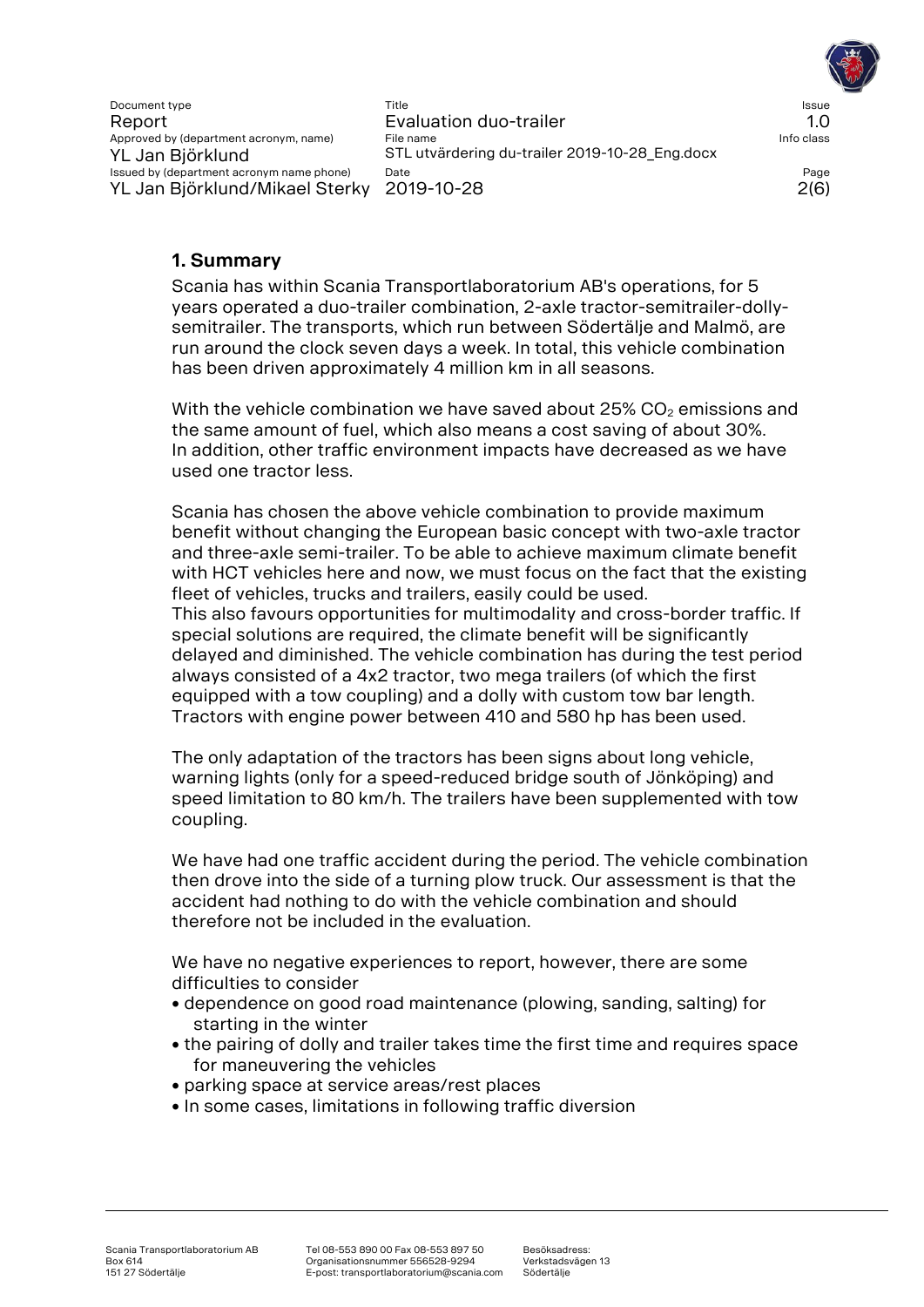

## **2. Driven km per year**

The special permit was first obtained in 2014-06 with "TSFS 2014: 32/TSV 2013-2758" and the operation started 2014-08.

An initial "Technical Report" was written 2015-08-25 and the technical data reported there are also considered valid for the continued operation. The first permit expired in 2017-12. A renewed permit was obtained in May 2018 "TSV 2018-1031/TSV 2018-1661" and traffic was restarted in 2018-05. This current permit is valid until 2019-12-31.

| Tractor       | 2014 | 2015 | 2016 | 2017 | 2018 | 2019 | Km*1000 |
|---------------|------|------|------|------|------|------|---------|
| DTO782        | 180  | 180  |      |      |      |      | 360     |
| <b>DSD872</b> | 180  | 400  | 140  |      |      |      | 720     |
| <b>EOK271</b> |      | 220  | 400  | 50   |      |      | 670     |
| <b>ROH037</b> |      |      | 260  | 190  |      |      | 450     |
| <b>XKZ551</b> |      |      |      | 190  |      |      | 190     |
| <b>YEM195</b> |      |      |      | 340  | 200  | 20   | 560     |
| <b>ESE492</b> |      |      |      | 30   | 40   |      | 70      |
| <b>ZKH555</b> |      |      |      |      | 180  | 180  | 360     |
| <b>YCL912</b> |      |      |      |      |      | 140  | 140     |
|               | 360  | 800  | 800  | 800  | 420  | 340  | 3580    |

# **3. Fuel and CO2 reduction**

Over time, the fuel consumption has been around 36 liters/100 km. In comparison the average fuel consumption for tractors with single trailers is about 24 liters/100 km. This gives a fuel and  $CO<sub>2</sub>$  saving of 25%. Since 2018-03, all tractors are run on HVO. We can't detect any differences in fuel consumption, but the fuel gives a  $CO<sub>2</sub>$  reduction of about 90% compared to diesel.

# **4. Technical testing in operation according to § 6 och 7 in the special permit application**

#### ITK 74 Intelligent Access Control

The Transportlaboratory's duo-trailer vehicle combination was used in the FFI-funded project ITK Demo, which was finalized in 2018-09. The project has continued in a work with geo-fencing, Scania Zone, but it has not particularly affected the duo-trailer vehicle combination.

#### More testing on winter roads

During the test period 2018/2019 there were real winter conditions with a lot of snow on the roads.

We have improved drivability by choosing best possible winter tires and the tractors are equipped with easy to use snow chains. Towards the end of the winter we tried On-spot, which automatically throws chain links under the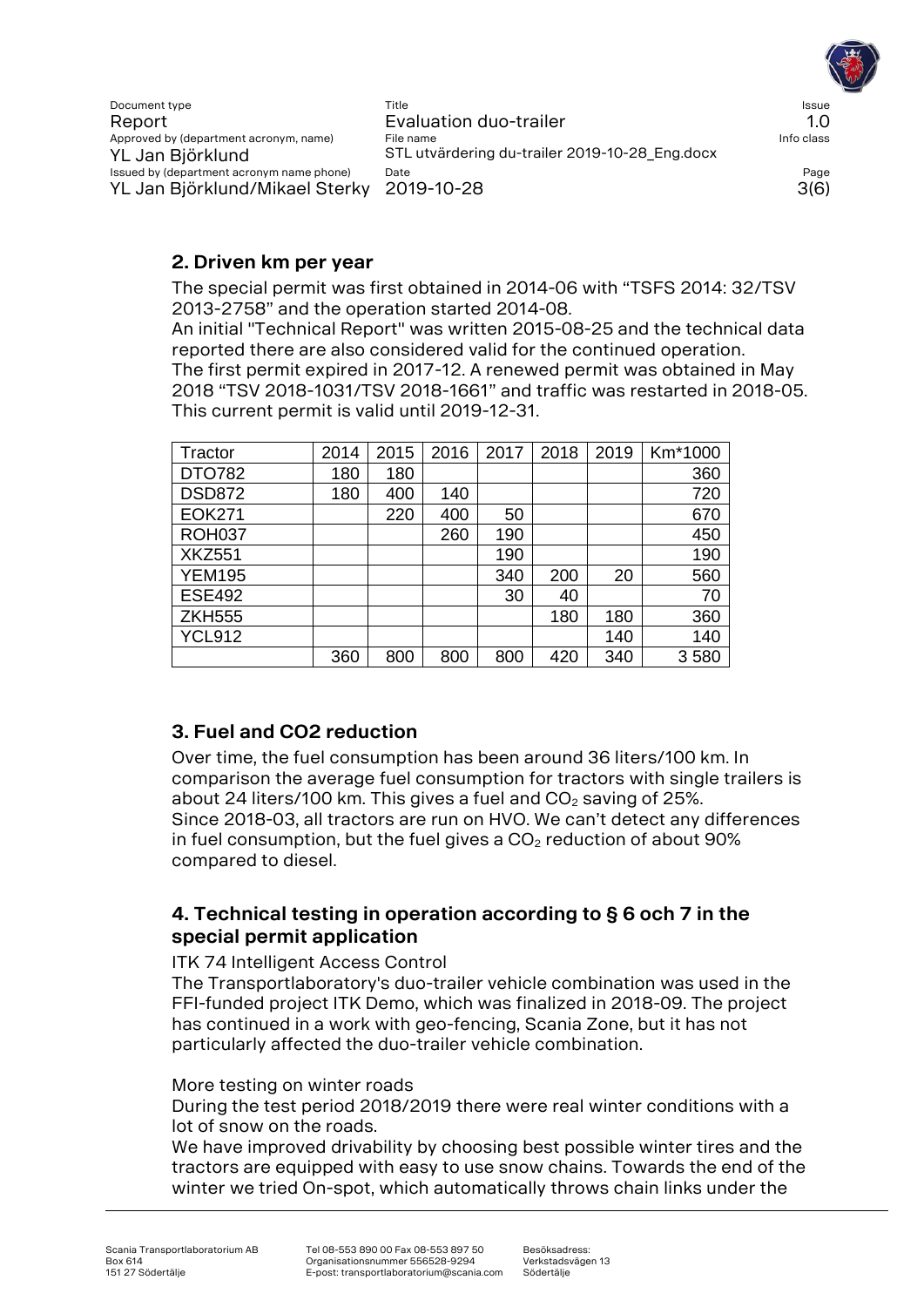

tires, so that the driver doesn't need to stop the vehicle. The result was very good and has reduced the need for using snow chains.

### Platooning

We have tested a new software in one of the vehicles that has always passed as tractor no. 2 in a column run. The experiences from this are evaluated by Scania's development department.

#### Other tyre profiles

We have switched to 70-profile tires and with it gained access to newly developed designs and rubber blends that are better suited for winter conditions. Together with Michelin we have chosen their 315/70 R22.5 XFN for summer and 315/70 R22.5 XDW ICE-GRIP for winter time. The latter has provided good winter driveability and a life span of just under 200,000 km from October 15 to March 15.

#### Aerodynamical improvements

We have used so called boat tails to achieve lower fuel consumption. The experience is that we were able to achieve some percent improvement. At the same time, we have experienced large maintenance costs as the components are sensitive to external impact and are not sufficiently robust. Continued development is required and a legislative amendment is also needed that allows the extra vehicle length when the boat tails are folded.

New vehicle generation with even lower  $CO<sub>2</sub>$  values

We have driven about 2200,000 km with the new vehicle generation and achieved fuel savings. However, it is difficult to account for these quantified as the winter season became the most difficult to date. Therefore no direct comparisons can be made.

#### **5. Vehicle combination**

Throughout the trial period, we have operated 2-axle tractors, 3-axle mega semitrailers and 2-axle dollies. We have operated tractors with engine power of 410-520 hp and the optimal balance for us between fuel consumption and average speed is with engine power 450-500 hp. We have chosen to only operate with 2-axle tractors to achieve the best economy and because this is the standard configuration in Europe. We are aware of that there are proponents for three-axle tractors but we have not seen it as an advantage as the loading of a Euro trailer adapted for a twoaxle tractor gives a low bogie load.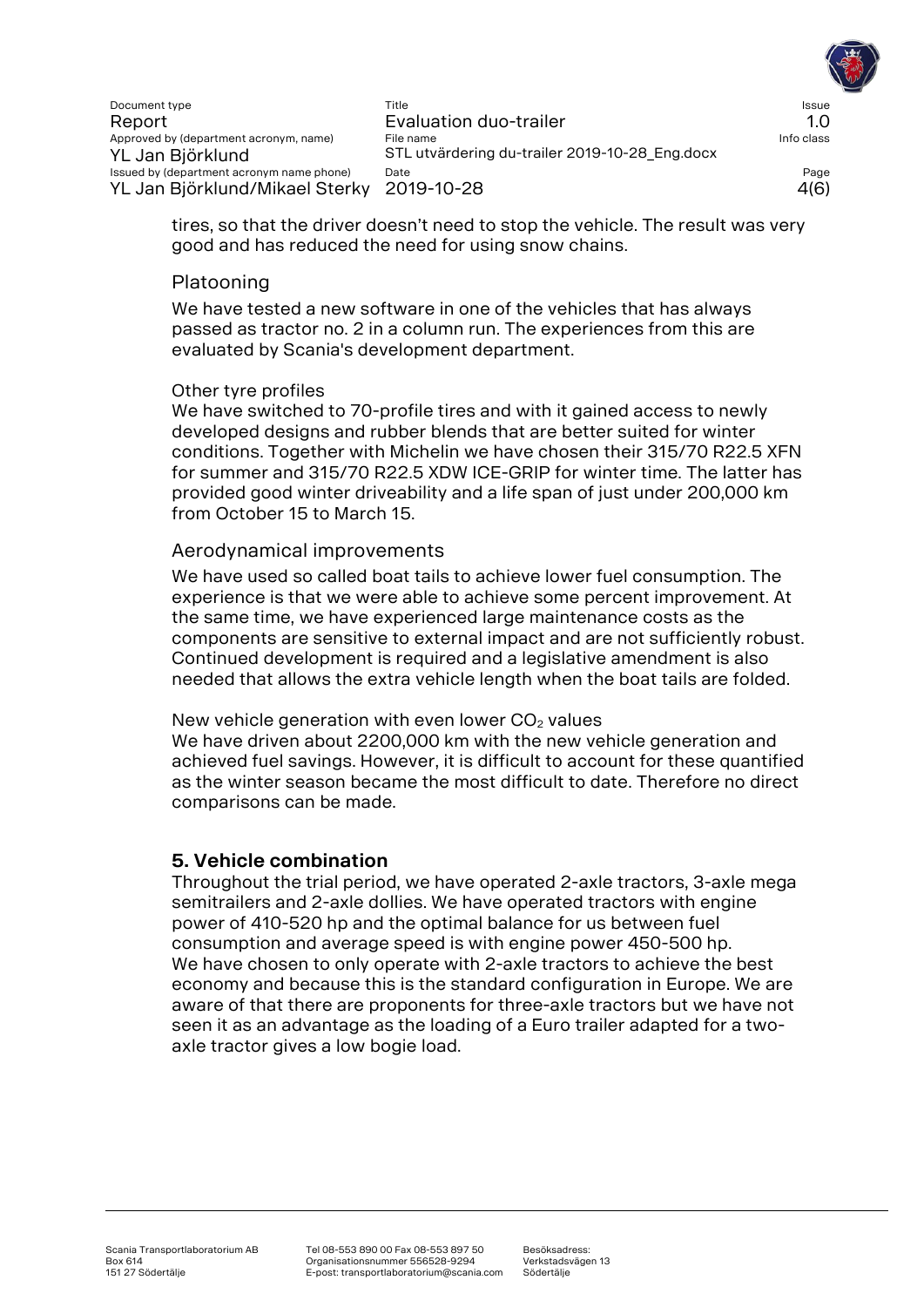Document type Title Issue Report Evaluation duo-trailer 1.0 Approved by (department acronym, name) File name Info class and Info class YL Jan Björklund STL utvärdering du-trailer 2019-10-28\_Eng.docx Issued by (department acronym name phone) Date Page YL Jan Björklund/Mikael Sterky 2019-10-28 5(6)

# **6. Adaptation of vehicles**

#### **Tractor**

The tractors has the same specification as we use for 40 tonnes, except for a slightly higher engine power. The cruise control is locked to maximum GPS speed 80 km/h and the vehicle has a "32 m sign" on the front grille. The tractors are equipped with tires with priority winter driveability and quick-fitting snow chains.

During the current special permit period we have also had flashlights in the front corners synchronized with remote control of magnet mounted flashlights on the rear corner of the last trailer. The flashlights are only used to mark the speed reduction of 50 km/h on the E4 bridge over road F846 when we have a GTW over 64 tonnes. We have also tried dynamic snow chains, On-spot, with very good results. The On-spots reduces the risk of accidents when installing/removing snow chains along the road.

### **Trailer**

The major adaptation of the trailers has to do with the installation of tow coupling on the first trailer. We have 90 trailers in operation and, in conjunction with the replacement of the fleet, have ensured that an increasing proportion have tow coupling. From the start there were 30 out of 90 and now 68 out of 90. Until we have the tow coupling on all trailers the transport manager needs to make sure that at least one trailer every departure is equipped with tow coupling. The second trailer is fitted with a 32 m sign with magnetic brackets and remote controlled flash lights in the corners.

### Dolly

We operate two duo-trailer combinations but already from the start we have had three dollys in order to constantly have one in reserve for repair and maintenance. The dollys have been given more frequent maintenance because they have a very high utilization. They are built from standard components but with custom drawbar length.

# **7. Traffic accidents**

We have had one traffic accident. 2018-01-17, on the E4 northbound just after the departure of Vagnhärad, our vehicle combination drove into the side of a turning plow truck. Our driver lay in the outer lane and planned overtaking the plow truck plowing in the inner lane. Then the plow truck turned left to change plowing direction. The situation arose suddenly and unexpectedly and our driver could not stop before the vehicles collided. There were major material damages to the vehicles involved but no personal injury. According to the police report none of the parties were considered to be causing accident, therefore our assessment is that the accident would have been exactly the same if it had happened with a single

Tel 08-553 890 00 Fax 08-553 897 50 Organisationsnummer 556528-9294 E-post: transportlaboratorium@scania.com

Besöksadress: Verkstadsvägen 13 Södertälje